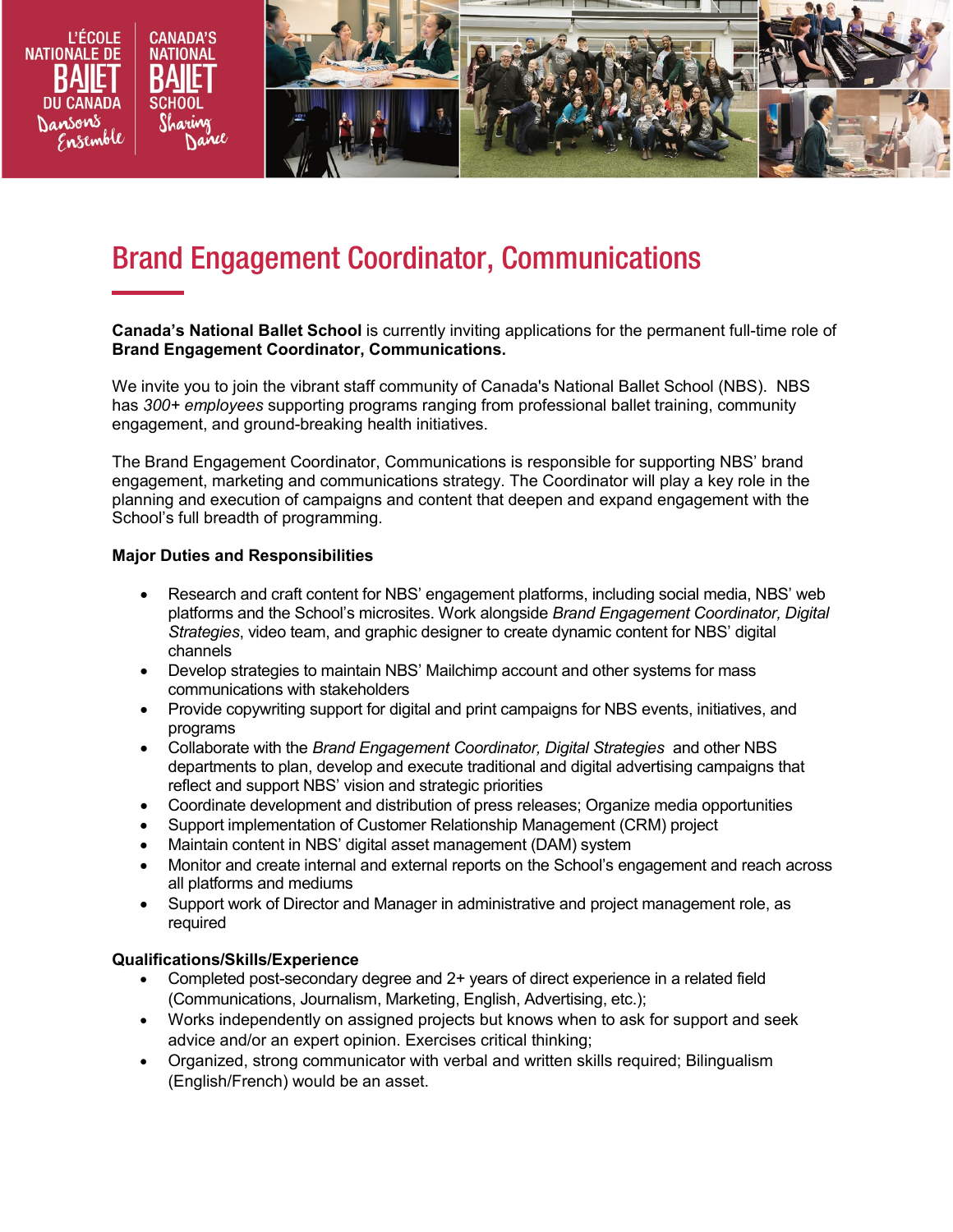- Team player who works well under pressure and is always ready to assist colleagues for events;
- Confidence with copywriting for various mediums;
- Experience with Microsoft Office (Word and Excel), Adobe Creative Suite; social media; database management; CMS (Content Management System) and CRM (Customer Relationship Management) software; as well as Squarespace and Wordpress.

Successful candidates must supply Canada's National Ballet School with a Police Check in accordance with the School's Child Abuse/Sexual Abuse Prevention Policy; this will be coordinated through the Human Resources Department of NBS.

## *Join our team today!* Please email your resume and cover letter to **[careers@nbs-enb.ca](mailto:careers@nbs-enb.ca)** and indicate **"BE-Coord Communications 2022**" in the subject line.

# About NBS

NBS is the largest dance training organization in Canada. At NBS, excellence, access and inclusion fuel our belief in sharing the transformative power of dance to change lives for the better. For 60+ years, NBS has been Canada's leader for Olympic-calibre ballet training, with a track record for driving systemic, progressive change; evolving dance education significantly over time. Our pursuit of dynamic inclusion constantly reveals the life-changing impact of the power of dance. This is what drives our commitment to making dance a part of all Canadians' lives. NBS continues its focus on excellence in ballet training, while leveraging its artistic core to expand NBS' program offerings to engage more people than ever before.

To realize its mission, NBS strives to:

- Increase the relevance of the art of ballet in the lives of all Canadians
- Reflect a vision of leadership that touches more communities, more partners and greater breadth and depth of talent than ever before
- Address the need to bring new faces to ballet as prospective professional students and as future enthusiasts for the art form – embracing and nurturing a more diverse spectrum of children and youth to participate in dance and explore training at the highest level
- Deliver the broadest range of impactful, evidence-informed community dance programs of any ballet school in the world

NBS is committed to the goal of being an equity-informed school. We invest heavily in work and practices that foster positive change internally while driving a progressive evolution in the wider sector. We recognize our responsibility as Canada's largest arts training organization and one of its oldest, to address anti-Black racism, reconciliation with Indigenous peoples and systemic oppression in Canadian society. Building an inclusive sense of belonging at NBS for every dancer and employee is the School's primary imperative

At NBS, we can offer you the chance to build a rewarding and fulfilling career. This is a place where you can realize and achieve your professional goals within a supportive and respectful environment. Collaborating with talented artists and colleagues on deeply satisfying and rewarding work, every employee has the opportunity to make a profound impact on our organization and on society.